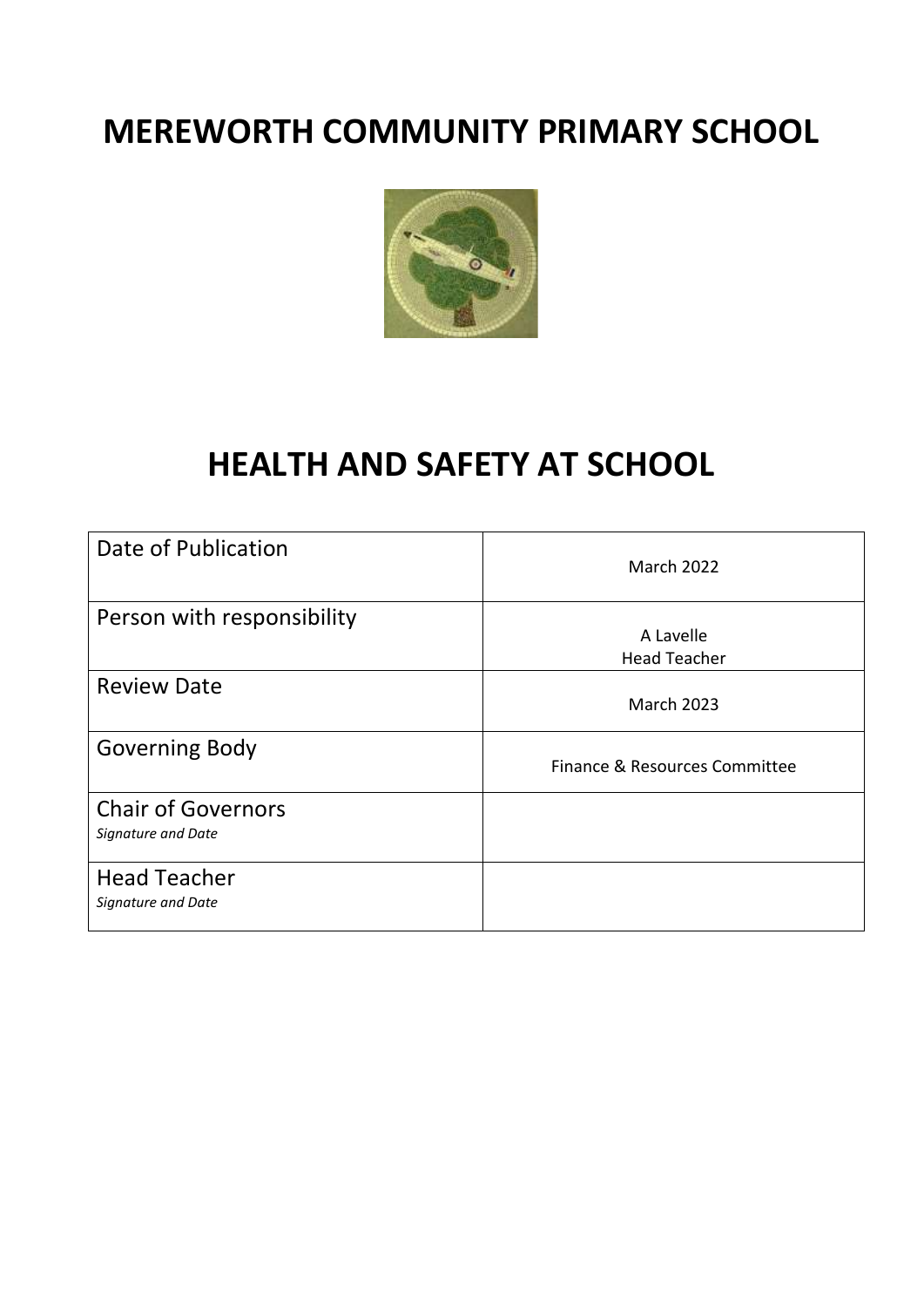## **Table of Contents:**

#### **Section A: Introduction:**

- A1: A note to Head Teachers<br>A2: The law regarding health
- The law regarding health and safety policies
- A3: Health and safety policy statement

#### **Section B: Organisation:**

- B1: Employer responsibilities
- B2: Headteacher responsibilities
- B3: Governors' responsibilities
- B4: Staff responsibilities
- B5: Senior Caretaker responsibilities
- B6: Capital & Premises Development Manager
- B7 GEN2 Property Services
- B8: Safety Representatives
- B9: Consultation with employees
- B10: Information, instruction and supervision
- B11: Competency for health and safety tasks and training
- B12: Monitoring

## **Section C: Arrangements:**

- C1: School activities
- C2: Visitors
- C3: Fire and emergency procedures
- C4: Firefighting
- C5 Maintenance of fire precautions
- C6: Bomb alerts
- C7: First aid arrangements
- C8: Information communication technology
- C9: Legal requirements for premises
- C10: Safe handling and use of substances
- C11: Inspection of premises, plant and equipment
- C12: Asbestos management<br>C13: Legionella management
- Legionella management
- C14: Liquid petroleum gas management (LPG)
- C15: Oil fired boilers heating oil storage and management
- C16: Radon management
- C17: List of risk assessments, policies and procedures to complement this policy

#### **Section D: Useful contacts**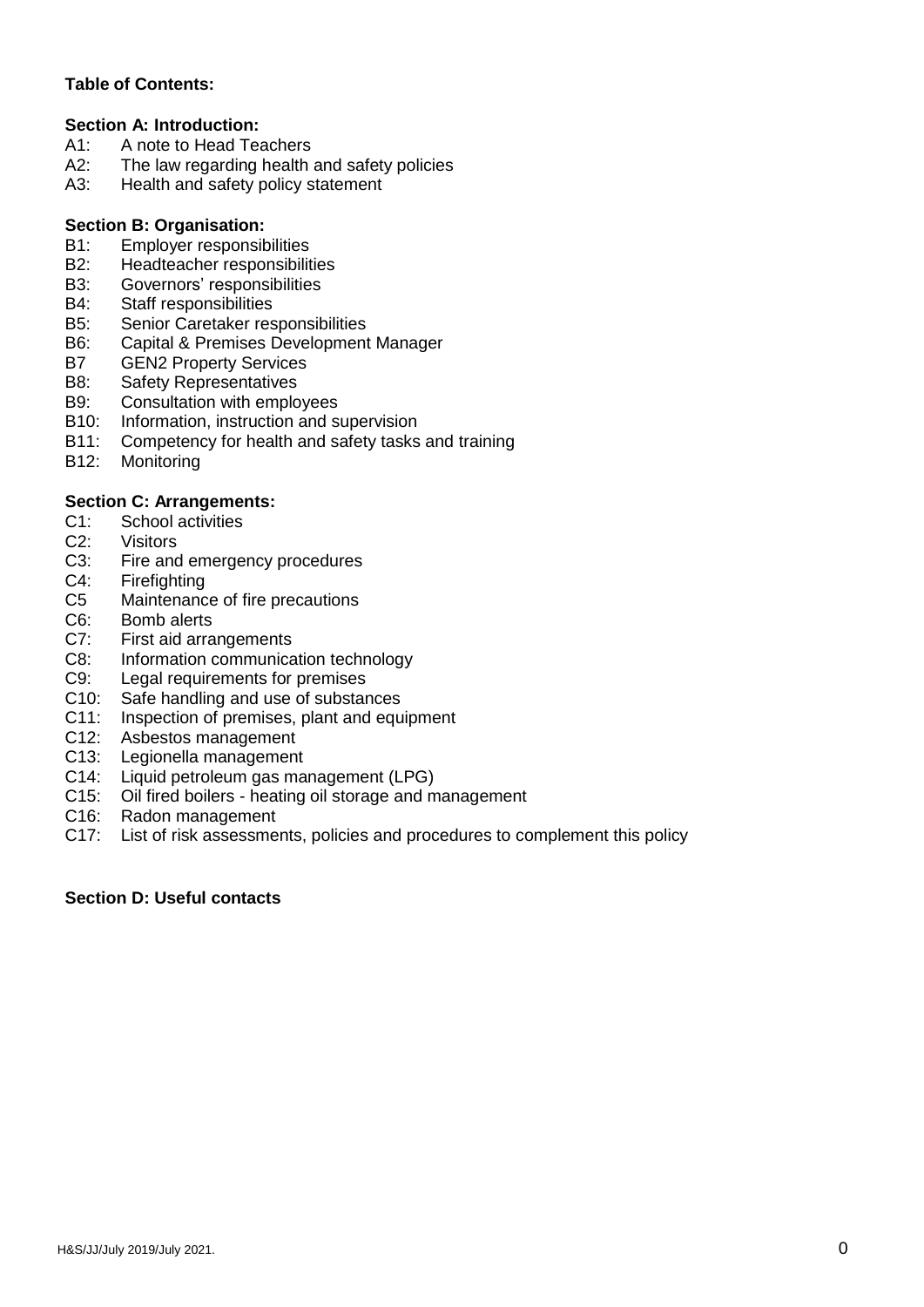#### **Section A – Introduction:**

#### **A1 – A note to the Headteacher:**

Before you devise your school health and safety policy, please read the following information:

**1**. The headteacher must keep the policy up to date to show how health and safety is managed within the school environment.

**2.** The employer (the local authority, governing body or proprietor) is responsible for health and safety, though tasks may be delegated, the responsibility cannot.

**3**. You should consult with staff and governors when devising the policy, and ensure that all staff have an opportunity to contribute, and so staff have an understanding of what it means for them.

**4**. Some schools prefer to devise a short policy and cross reference to other documents held in school.

**5**. The policy must be signed and dated by the headteacher and chair of governors, the policy should also be reviewed at least annually or sooner if there is any reason to suspect it is no longer valid.

**6.** As the policy is a management tool, it is likely to be one of the first documents you are asked to produce when visited by an HSE Inspector.

#### **A2 – The law regarding health and safety policies:**

A written health and safety policy is a statutory requirement where an employer employs five or more people. It must be consulted with the employees & recognised trade unions, and shown to an HSE Inspector or Kent County Council (KCC) auditor if requested.

A robust safety policy demonstrates to staff, pupils and visitors that the organisation values their health, safety and welfare.

The allocation of responsibilities and the recording of particular arrangements to implement the policy encourage a clear approach to the management of health and safety.

For schools who are developing or revising their health and safety policy, this guidance and suggested detail can be presented to staff for consultation to add specific content, and staff can have adequate time to have an input into the policy contents. After any appropriate re-drafting, this can then be presented for approval to the school management team before final adoption by the governing body. Therefore, writing the policy in consultation with all staff clarifies the arrangements made and helps give them ownership.

This process also provides for information to be shared later with others such as visitors and contractors.

The policy will then be reviewed annually in line with the cycle on the management plan but will be amended if new legislation/procedures etc. make this necessary.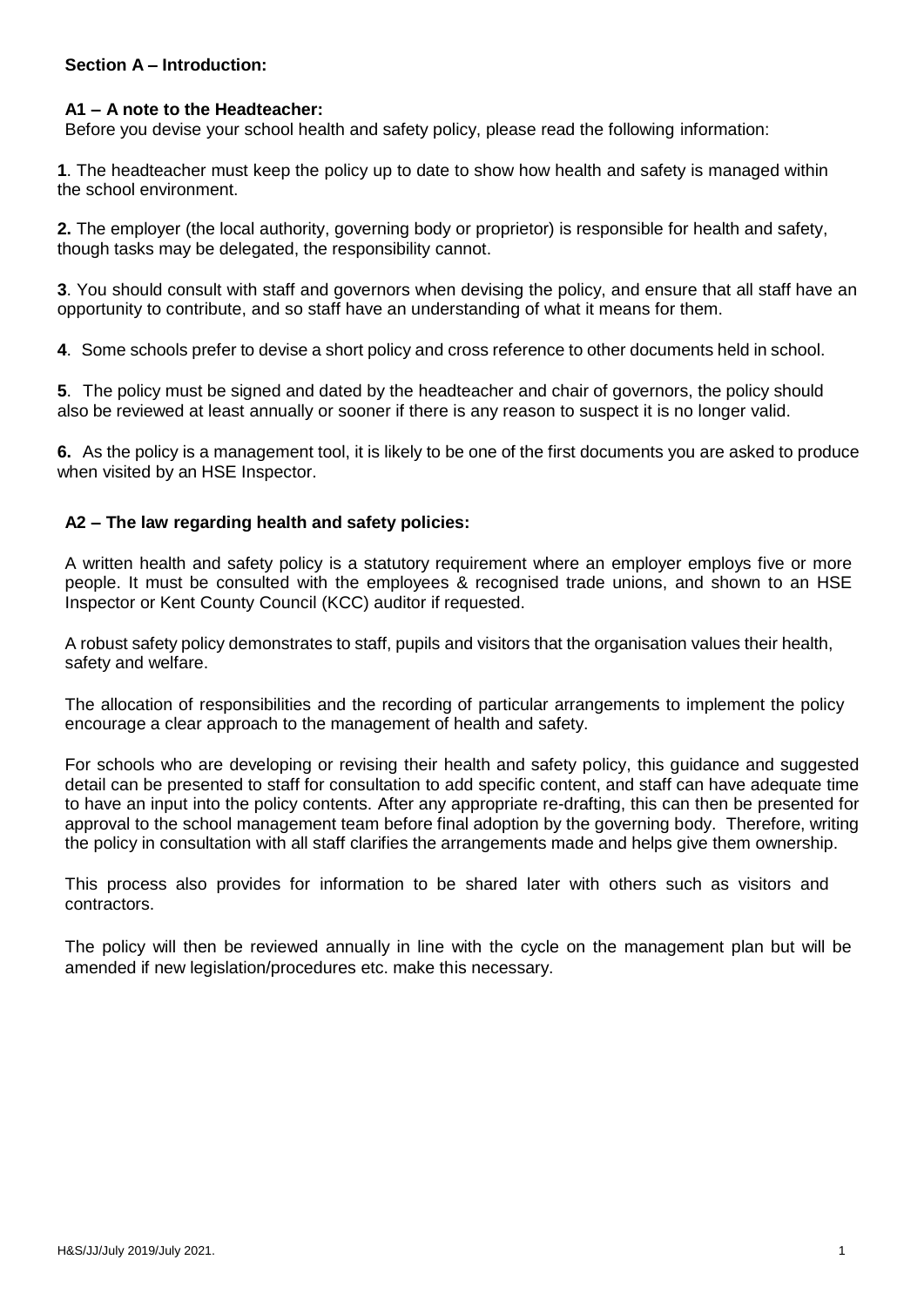#### **Kent County Council Children, Young People and Education**



## **Health and Safety at Work Act 1974**

## **Health and Safety Policy Statement Of**

## **Mereworth CP School**

## **A3: Statement of intent:**

The headteacher and governors are committed to establishing and implementing arrangements that will:

- ensure staff and pupils are safeguarded when on school premises, or engaged in off-site activities (e.g. school trips, sports events etc.)
- ensure the premises for which they are responsible have safe access and egress for all staff, pupils and visitors
- provide adequate facilities and arrangements for welfare
- provide and maintain safe plant and safe systems of work without risks to health
- ensure safe use, handling, storage and transport of articles
- provide suitable information, training, instruction and supervision to keep all staff, pupils and visitors safe.

Signed: Signed: Signed: Signed: Signed: Signed: Signed: Signed: Signed: Signed: Signed: Signed: Signed: Signed: Signed: Signed: Signed: Signed: Signed: Signed: Signed: Signed: Signed: Signed: Signed: Signed: Signed: Signed

**Headteacher Chair of Governors** Chair of Governors

Date: **Date:** Date: **Date: Date: Date: Date: Date: Date: Date: Date: Date: Date: Date: Date: Date: Date: Date: Date: Date: Date: Date: Date: Date: Date: Date: Date: Date: D**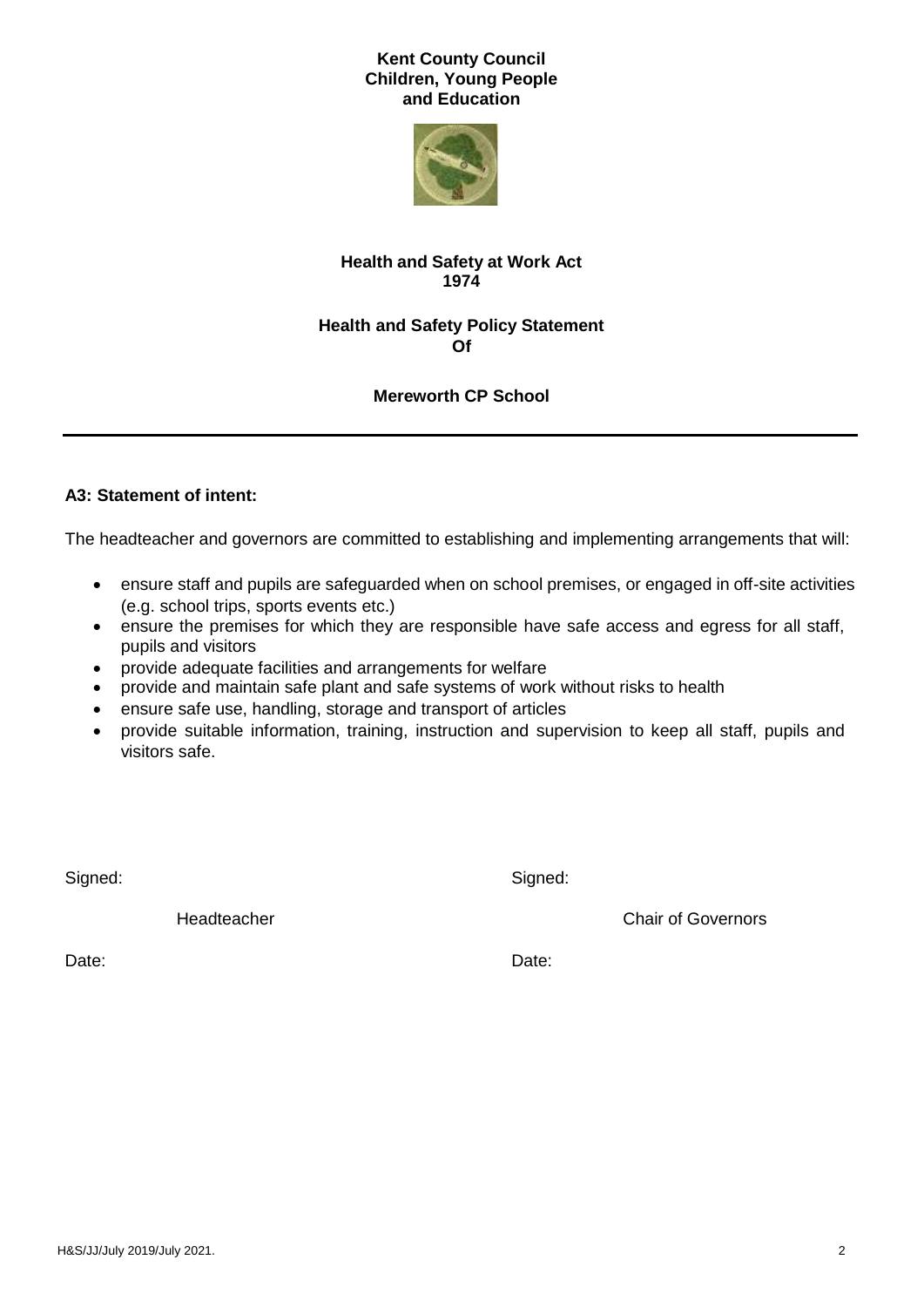## **Section B – Organisation**

#### **B1: Employer responsibilities**

KCC as the employer has a statutory duty in respect of health and safety in community and voluntary controlled schools to ensure that premises and people are healthy and safe.

The responsibility is devolved to the headteacher, who has day to day responsibility for staff, pupils and others as 'officer in charge' of the premises.

The head teacher will ensure the overall implementation of this policy.

#### **B2: Headteacher responsibilities**

- to ensure this policy is reviewed annually or earlier if there are any changes in circumstances
- to ensure that employee responsibilities regarding health and safety are included in their job descriptions and that it is adequately received and understood
- to include health and safety issues in the school improvement plan, if necessary
- to carry out regular health and safety inspections (at least three times a year) and take remedial action as appropriate
- to undertake risk assessments, record significant findings, and review annually or sooner if there is a change in circumstance
- to receive and deal promptly with raised issues or complaints about unsafe premises, equipment or work practices
- to liaise with KCC property and infrastructure support and/or the building maintenance consultants and/or with contractors to resolve property maintenance issues
- to ensure that the requirements of any enforcement officer (e.g. HSE Inspector, Environmental Health Officer, Fire Liaison Officer, or Environmental Agency Inspector) are properly addressed
- to ensure that emergency evacuation procedures are in place and tested to ensure validity
- to ensure that adequate first aid provision is available and kept up to date at all times
- to report health and safety issues to the governing body on a regular basis
- to monitor and review all health and safety policies and procedures
- seek advice from other organisations or professionals, such as the Health and Safety Executive, safety advisers etc. as and when necessary.

#### *N.B: Tasks can be delegated to other members of staff but ultimately the responsibility remains with the head teacher.*

#### **B3: Governors' responsibilities**

- Responsibility for the health and safety of pupils lies with the governing body of the school, either as the employer of school staff or because it controls school premises (or both)
- the governing body will promote a strategic overview for health and safety
- the governing body will take all reasonable measures to ensure that the premises and equipment on site are safe and do not put the health or safety of staff, pupils or visitors at risk while they are on the premises
- the governing body of a community, voluntary controlled, community special and maintained nursery school must comply with any directions given by the LA concerning the health and safety of persons in school, or on school activities elsewhere
- the governing body will make adequate provision for maintenance of the school premises and equipment, either within the KCC 'Class care' scheme or within the school's delegated budget
- the governing body will support and monitor health and safety within the school
- review and monitor the effectiveness of this policy
- the governing body can consider appointing a governor to co-ordinate health and safety from a strategic point of view.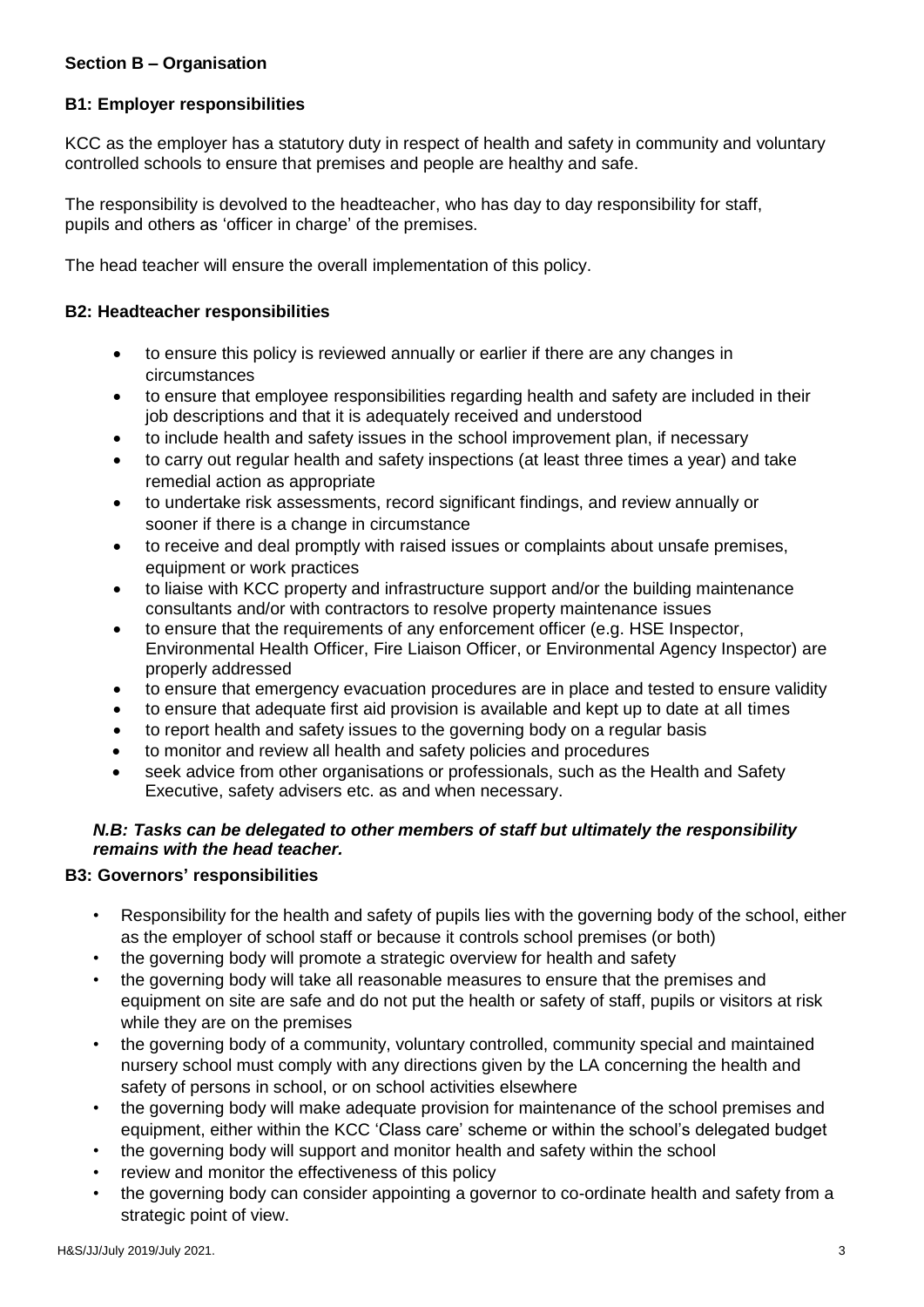## **B4: Staff responsibilities**

- to read and fully co-operate with this policy
- must take reasonable care of their own health and safety and that of others who may be affected by their actions
- will co-operate with their employer on health and safety matters
- will not interfere with anything provided to safeguard their health and safety or that of others
- report practices, equipment or physical conditions that may be hazardous to their line manager and/or the appropriate member of staff
- have a duty to report all health and safety concerns to the head teacher or their line manager.

#### **B5: Senior Caretaker responsibilities**

The Senior Caretaker holds responsibility for the day to day maintenance and other buildings / grounds issues.

They will:

- ensure that any work that has health and safety implications is prioritised
- report any concerns regarding unresolved hazards in school to the senior management team immediately
- ensure that all work under their control is undertaken in a safe manner
- carry out a daily check of the grounds and building to spot any disrepair or other hazards such as broken glass etc. in the play areas
- ensure that all cleaning staff are aware of safe working practices, especially regarding reporting of hazards, the use of hazardous substances and manual handling
- carry out a weekly test of the fire alarm
- ensure all contractors are 'inducted' and shown the relevant risk assessments, asbestos records and are made aware of any fragile roofs or other hazards in the areas where they will be working
- fully co-operate with health and safety arrangements during larger building projects.

## **B6: Gen2 Property Services**

 They will ensure that property matters for which the local authority as the employer has statutory responsibilities, (e.g. regular maintenance and testing of fixed electrical wiring or fixed gas appliances) are properly dealt with, (if necessary, by taking premises or fixed equipment out of use). The head teacher is responsible for liaising with Gen2, and/or the building consultants and/or with contractors from KCC preferred contractors list, to resolve property maintenance issues.

#### **B7: Safety Representatives**

Safety representatives of a recognised Trade Union have the following functions:

- represent employees generally and when you consult them about specific matters that will affect the health, safety and welfare of the employees
- represent employees when Health and Safety Inspectors from HSE or Local Authorities consult them
- investigate accidents, near misses, and other potential hazards and dangerous occurrences in the workplace
- investigate complaints made by an employee they represent about their health, safety or welfare in the workplace
- present the findings of investigations to the Headteacher
- inspect the workplace
- with at least one other appointed representative, request in writing that you set up a health and safety committee and attend Health and Safety Committee and meetings as a representative of your employees.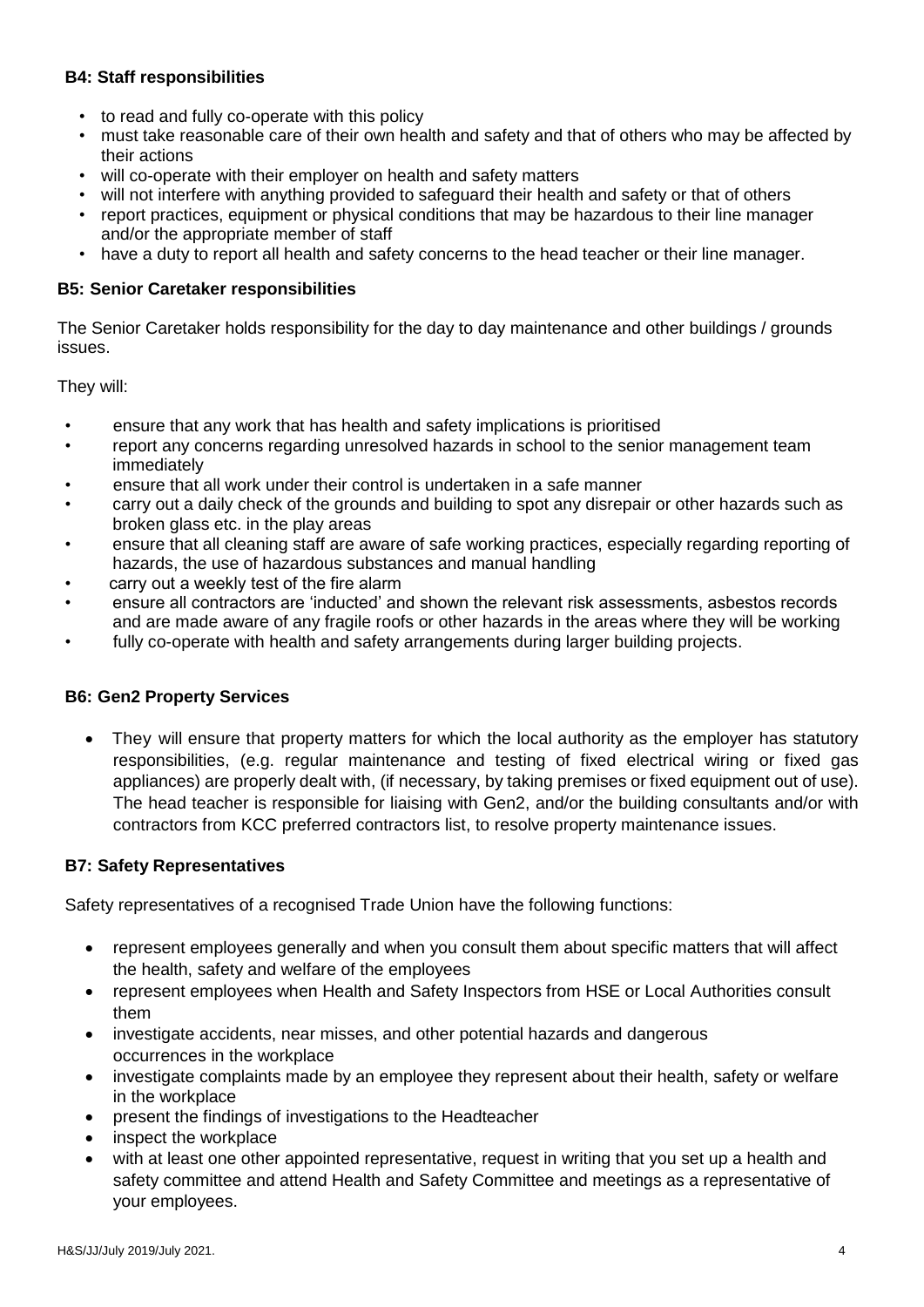| Names of Trade Union Representatives: | <b>TBA</b> |
|---------------------------------------|------------|
| Contact details:                      |            |

Alternative Consultation Arrangements:

| Name of Employee Representative: | <b>Teachers TBC/Support Staff Pat Turnbull</b> |
|----------------------------------|------------------------------------------------|
| Contact details:                 | 01622 812569                                   |

## **B8: Consultation with employees**

It is a legal requirement to consult with employees on health and safety issues. A Safety Committee is where formal consultation with employees takes place, but individual and group staff meetings are also appropriate forums for communication on health and safety matters and concerns.

## **Health and Safety is a standing item on all staff meeting agendas.**

#### **B9: Information, Instruction and Supervision**

Under health and safety law it is a legal requirement to display or provide a leaflet version of the Health and Safety Law poster.

- A copy of the Health and Safety Law Poster is located at:
- supervision of young workers/trainees will be arranged/undertaken/monitored by the head teacher or other delegated key members of staff
- the head teacher will supply adequate information, instruction and supervision for all staff, pupils and visitors to ensure their health and safety.

## **B10: Competency for health and safety tasks and training**

- The Headteacher will ensure that all staff undertake induction training
- training will be identified arranged and monitored by the head teacher and the governing body
- staff are also responsible for identifying their own personal training needs and feeding this back to the headteacher
- training records will be easily accessible for audit purposes and will be kept up to date.

## **B11: Monitoring**

- The head teacher will check working conditions and ensure that safe working practices are being followed. Regular inspections will be undertaken of the school building and grounds three times a year
- **David Hyder (Senior Caretaker)** is responsible for investigating accidents although the accountability remains with the head teacher
- **Miss Amanda Lavelle (Headteacher)** is responsible for investigating work-related sickness and absences, although the accountability remains with the head teacher
- **Miss Amanda Lavelle (Headteacher)** is responsible and accountable for acting on investigation findings in order to prevent any reoccurrences.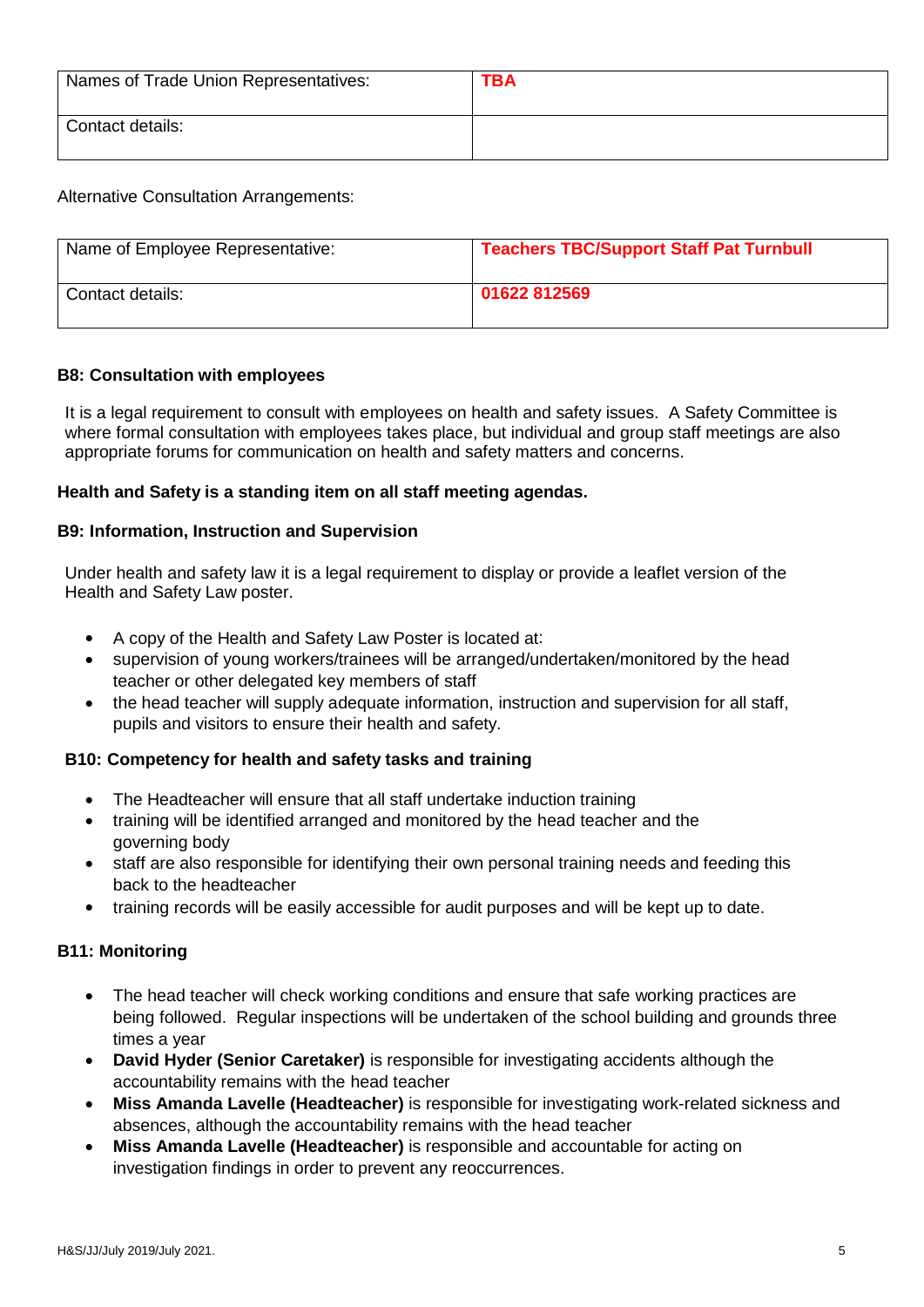## **Section C – Arrangements**

#### **C1: School activities**

- The head teacher will ensure that risk assessments are undertaken
- the significant findings of all risk assessments will be reported to the governing body and to all relevant staff, contractors, visitors and all of those who may be affected
- any actions that are required to remove or control risks will be approved by the head teacher or their delegated responsible person
- the head teacher or delegated responsible person will check that the implemented actions remain effective, and that all risk assessments are reviewed on an annual basis or when the work activity changes, whichever is the soonest.

## **C2: Visitors**

- All visitors shall be directed by clear signage to the reception and must report to reception, where appropriate arrangements for the signing in and out and identity badges will be provided.
- all visitors shall be made aware of the school's fire arrangements in the event of a fire
- all visitors shall be made aware of the school's emergency procedures, including evacuation points.

#### **C3: Fire and emergency procedures**

- The headteacher is responsible for ensuring the fire risk assessment are undertaken, controls are implemented and that it is reviewed annually and kept up to date
- emergency exits, assembly points and assembly point instructions are clearly identified by safety signs and notices
- instructions to employees are posted at strategic points around the building
- emergency evacuation will be practiced at least three times a year and records will be retained
- regular testing of fire alarms will occur on and will be carried out by:
- A record of these tests will be kept by: **Senior Caretaker**

#### **C4: Fire fighting**

• Staff should only use fire extinguishers if trained in how to operate them safely. If trained, they should only use the extinguisher if they feel confident to do so and not put themselves or others at undue risk. There should always be a clear escape available. Ensure the alarm is raised before attempting to tackle a fire. All chemicals will be stored in accordance to the Control of Substances Hazardous to Health (COSHH) assessment. List of hazardous substances will be provided to a fire officer in the event of a fire.

#### **C5: Maintenance of fire equipment**

The headteacher will ensure regular maintenance of:

- fire extinguishers
- fire alarms
- $\bullet$  fire doors
- fire safety signs and identification of escape routes
- emergency lighting and other emergency equipment.

#### **C6: Bomb/suspect package alerts**

Bomb alerts/ suspect packages will be dealt with in accordance with the school's emergency planning arrangements.

- the headteacher is responsible for ensuring the bomb alert procedures are undertaken and implemented
- guidance on bombs/suspicious devices or packages will be circulated to staff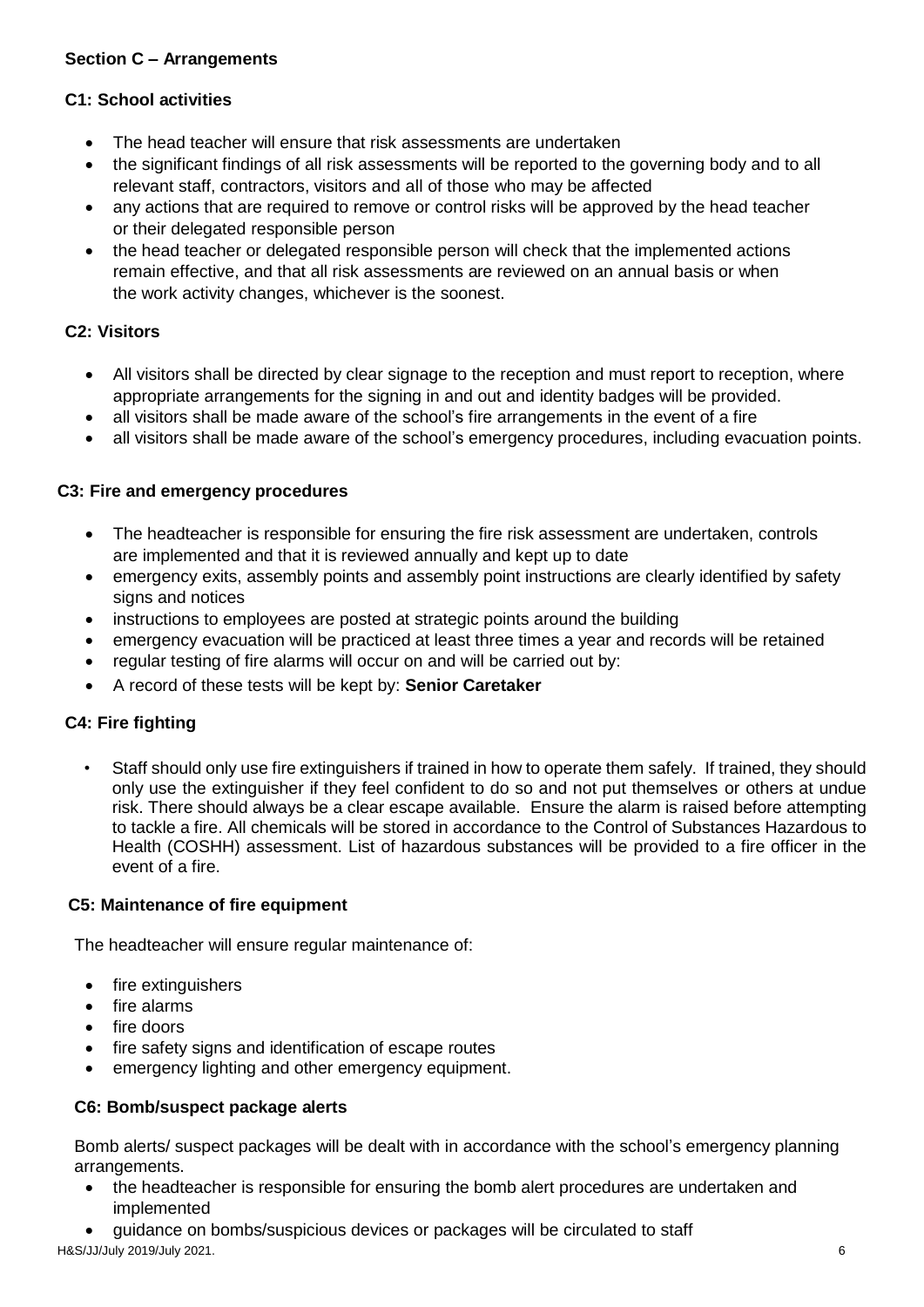annually.

## **C7: First aid arrangements**

- the head teacher will ensure that there are an appropriate number of designated and trained first aiders in school
- the head teacher will ensure that there are an appropriate number of first aid boxes, with basic instructions and locations clearly marked. A first aid risk assessment will be carried out by the head teacher to determine the above factors
- the school will follow the procedure for completion of incident / accident records HS157, HS160, F2508
- all reportable incidents under the Reporting of Injuries, Diseases and Dangerous Occurrences Regulations 2013 (RIDDOR) will be reported to the HSE by the school. Advice should be sought if any doubt whether an incident is reportable
- parents will be invited to complete the consent form for medical treatment in accordance with school policy and DFE guidance.

## **C8: Information Communication Technology**

- the headteacher will ensure that suitable arrangements are in place for the safe use of information communication technology
- information communication technology will be installed safely, with due consideration given to ventilation for server rooms and computer suites and to hazards such as asbestos and working at height
- where laptops are used, safe systems of work including charging and use of trolleys will be devised and implemented
- assessments for users of Display Screen Equipment (DSE) will be carried out in accordance with the Health and Safety (DSE) Regulations 1992 (as amended in 2002)
- the KCC guidance on interactive whiteboards will be followed.

## **C9: Legal requirements for premises**

- the school will comply with the requirements of the Workplace (Health, Safety and Welfare) Regulations 1992 with regard to facilities for staff such as lighting, heating, ventilation, space, condition of floors and general welfare facilities
- the school will comply with the arrangements of the Education (School Premises) Regulations 1999 with regard to school facilities such as washrooms for pupils and staff, medical accommodation and indoor temperatures.

## **C10: Safe handling and use of substances**

- the head teacher is responsible for identifying all substances which need an assessment under the Control of Substances Hazardous to Health (COSHH) Regulations 2002
- the head teacher or delegated responsible person will be responsible for undertaking COSHH assessments
- the head teacher will be responsible for ensuring that all relevant employees are informed about the presence of the COSHH assessments
- the head teacher will be responsible for checking and ensuring they are satisfied that all new substances can be used safely before they are purchasing them.
- COSHH assessments will be reviewed on an annual basis or when the work activity changes, whichever is the soonest.
- $\bullet$

## **C11: Inspection of premises, plant and equipment**

 the headteacher will arrange for formal inspections of the premises, plant and equipment to take place three times a year and draw up an effective maintenance and improvement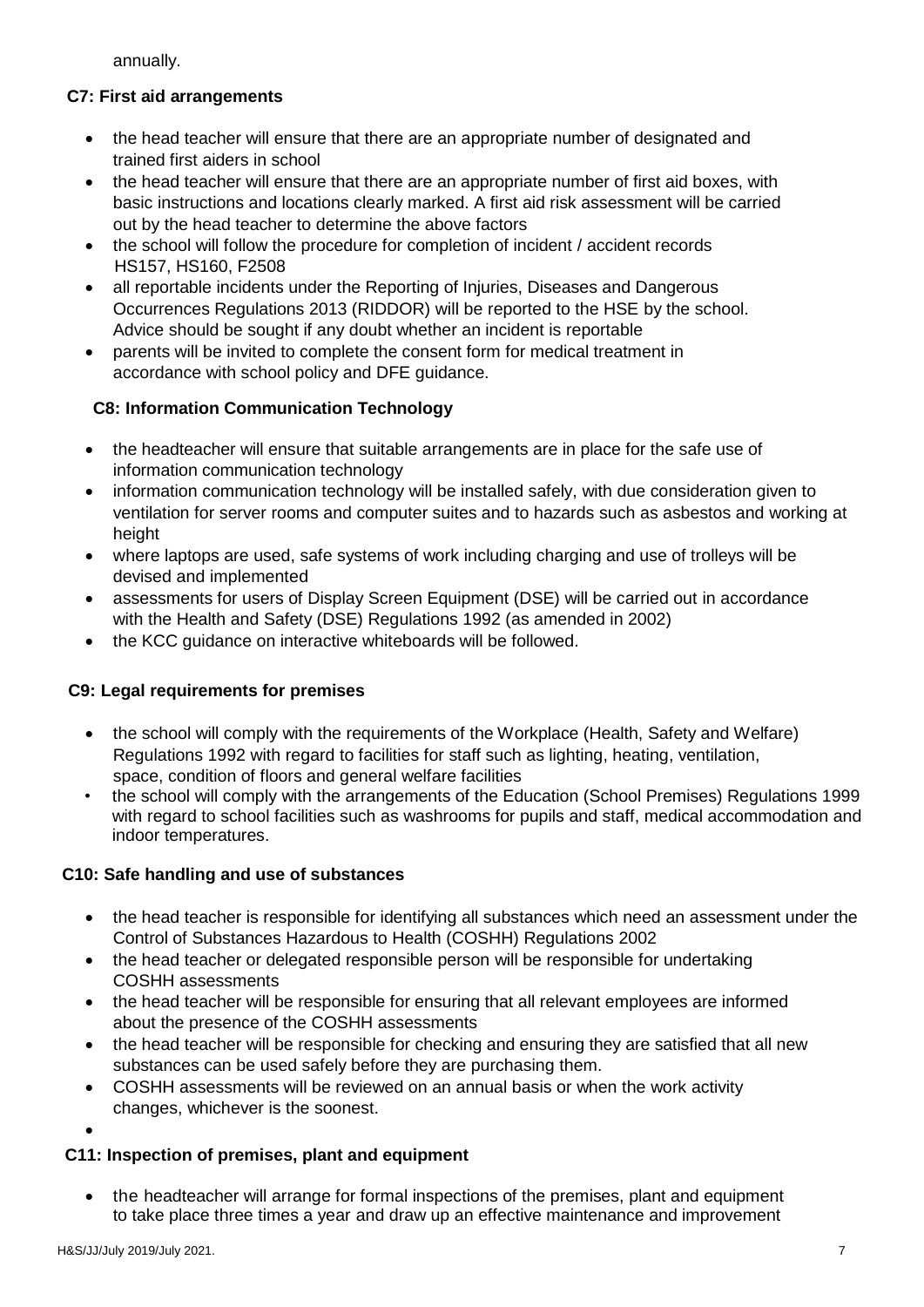programme

- all identified maintenance will be implemented
- routine checks may be undertaken by a combination of class teachers, governors, caretaking staff and the head teacher/deputy head using the example checklists
- access to storerooms; boiler rooms; tank and plant rooms should also be checked, including checking for inappropriate storage of ladders and other equipment, in particular in and around intake cupboards
- where damaged asbestos is encountered, or damage is suspected procedures as laid down in the KCC asbestos policy will be followed.

#### **C12: Asbestos management**

Property and Infrastructure Support will arrange for an asbestos management survey to be carried out every three years in line with KCC policy. The headteacher will ensure that the KCC asbestos management policy is followed. An asbestos docubox will be kept on reception and staff will ask all contractors to check the survey and sign to say that they are aware of where the asbestos is within the building. The headteacher or the designated responsible person will monitor areas where asbestos material is present, record significant findings and arrange for remedial works to be carried out if necessary. All works undertaken will be updated in the asbestos survey on completion.

#### **C13: Legionella management**

Property and Infrastructure Support will arrange for a water hygiene risk assessment to be carried out every two years in line with statutory requirements. Such assessments will identify if there are areas where conditions exist which could support legionella bacteria growth and pose a risk to building occupants, the survey will also list any works required; and include details of future monitoring requirements that the school is responsible for. Therefore, all identified remedial works will be incorporated into the school's maintenance programme.

Monitoring of the water system is also a statutory requirement and the school will ensure this is undertaken. This will include taking temperature readings, recording these in the logbook and de-scaling spray outlets as necessary.

#### **C14: Oil Fired Boilers**

#### **Heating Oil Storage and Management**

#### **For information: Include in your policy if you have an outside storage tank for heating oil.**

The headteacher will ensure that there is an adequate risk assessment and spillage action plan in place to cover all eventualities in the event that the tank or bund fails or there is a release of heating oil during the delivery process, which causes heating oil to pollute the surrounding area or surface water drains and to share this information with all relevant staff. Measures should also be put into place to inform the relevant local authority and the Environment Agency.

The Headteacher has a duty to safeguard the health & safety of themselves, staff and pupils so far as reasonably practicable. Monitoring of radon will be carried out in accordance with KCC and Health Protection Agency guidance.

#### **C15: List of risk assessments, policies and procedures to complement this policy add or delete list as applicable to your school**

- asbestos management
- bomb alerts
- control of chemicals hazardous to health (COSHH)
- display screen equipment (DSE)
- drugs and alcohol
- electricity at work including portable appliance testing
- emergency planning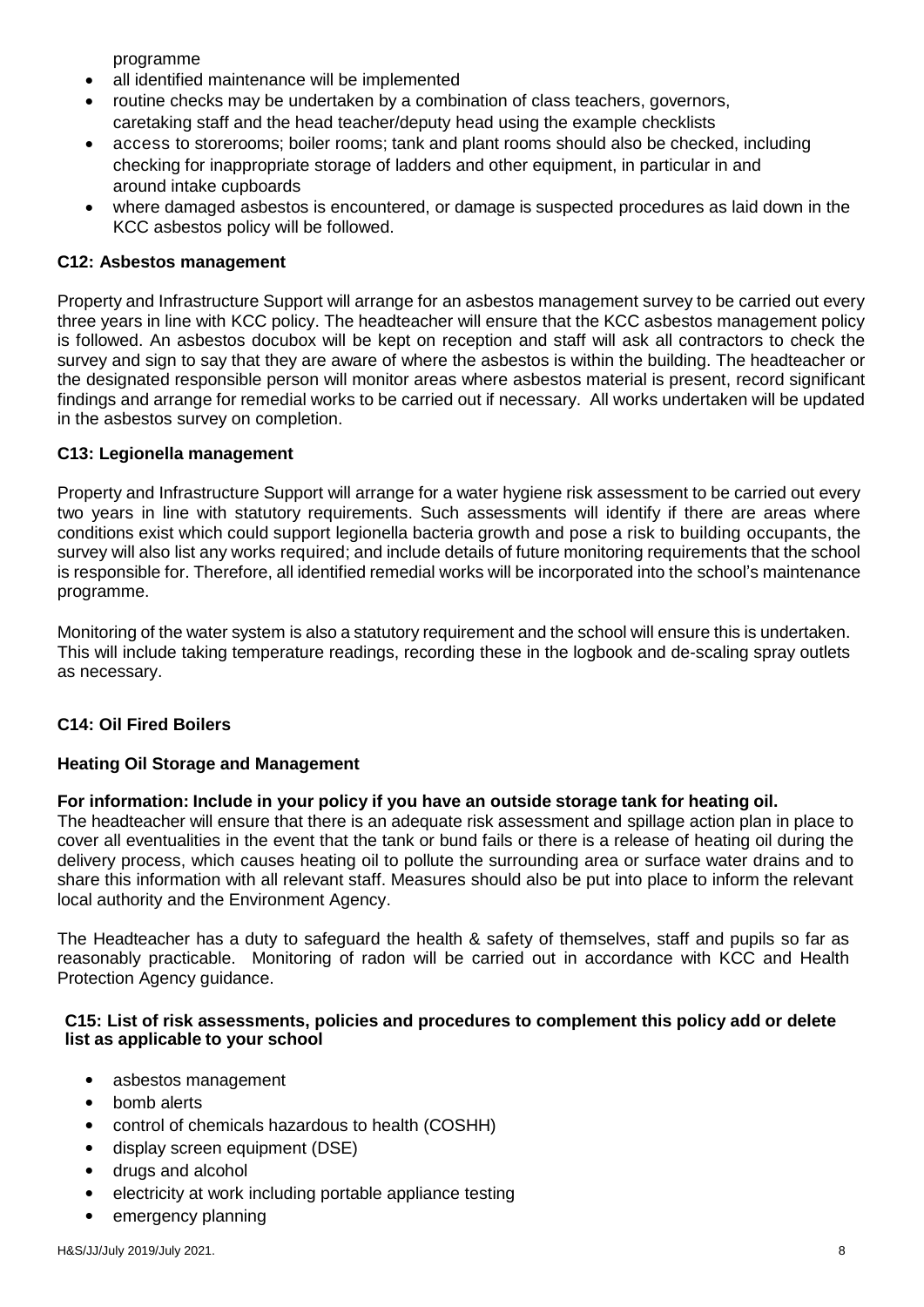- $\bullet$  fire including responsibilities of the fire wardens
- first aid requirements
- infection control
- legionella
- lone working
- managing contractors
- manual handling
- off-site visits
- pedestrian and people movement
- playground supervision
- school events
- school facilities (swimming pools)
- slips, trips and falls
- stress management
- violence and aggression
- working at height.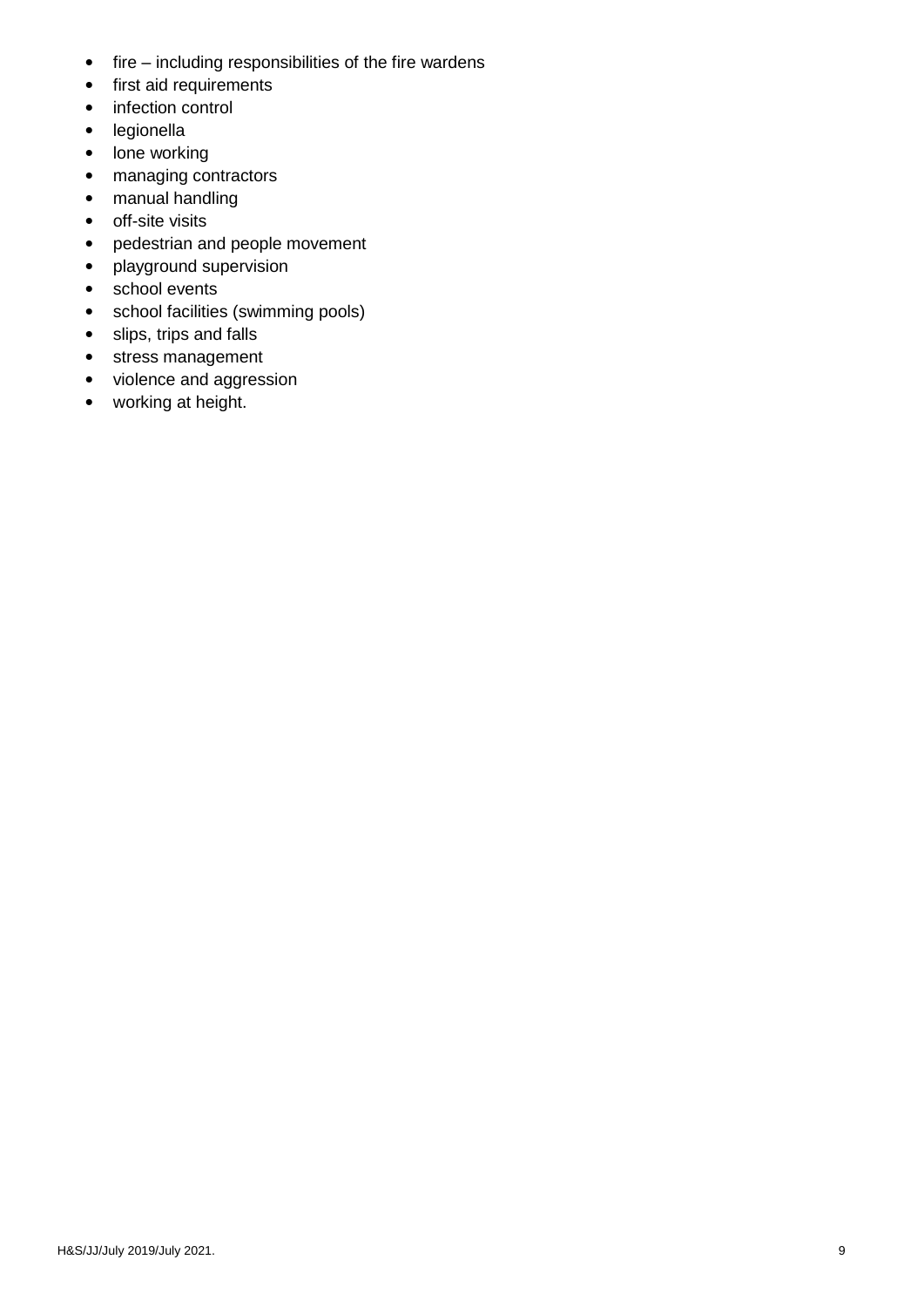#### **E1: Useful contacts**

Kent County Council Health and Safety Unit Email: healthandsafety@kent.gov.uk Health and Safety Advice Line: Tel: 03000 418456 Location: Room 1.04 Sessions House, Maidstone, ME14 1XQ

Outdoor Education Unit Tel: 03000 410901 Email:Outdoor.Education@theeducationpeople.org Location: The Swattenden Outdoor Centre, Swattenden Lane,Cranbrook, TN17 3PS

Insurance and Risk Management Lee Manser - Insurance Manager. Tel: 03000416428, Email: lee.manser@kent.gov.uk Location: Room 2.53 Sessions House. Maidstone. ME14 1XQ

Staff Care Services Occupational Health, Mediation Services, and Support Line. Tel: 03000 411411 Email: occupational.health@kent.gov.uk Location: Park House, 110-112 Mill Street, East Malling, ME19 6BU

Classcare Email: classcare.enquiries@kent.gov.uk Location: Room 1.44, Sessions House, County Hall, Maidstone, Kent, ME14 1XQ

Health and Safety Executive Location: International House, Dover Place, Ashford, TN24 1HU

Kent Fire & Rescue Service The Godlands Straw Mill Hill **Tovil** Maidstone ME15 6XB Tel: 01622 692 121

RIDDOR Incident Contact Centre Website: www.riddor.gov.uk. Tel: 0845 345 0055 (For reporting fatal/ specified, and major incidents only) Online reporting: https://www.hse.gov.uk/riddor/report.htm

Employment Medical Advisory Service (EMAS) The Executive's Employment Medical Advisory Service (EMAS). Tel: 02089 958503 Location: PO Box 3087, London W4 4ZP